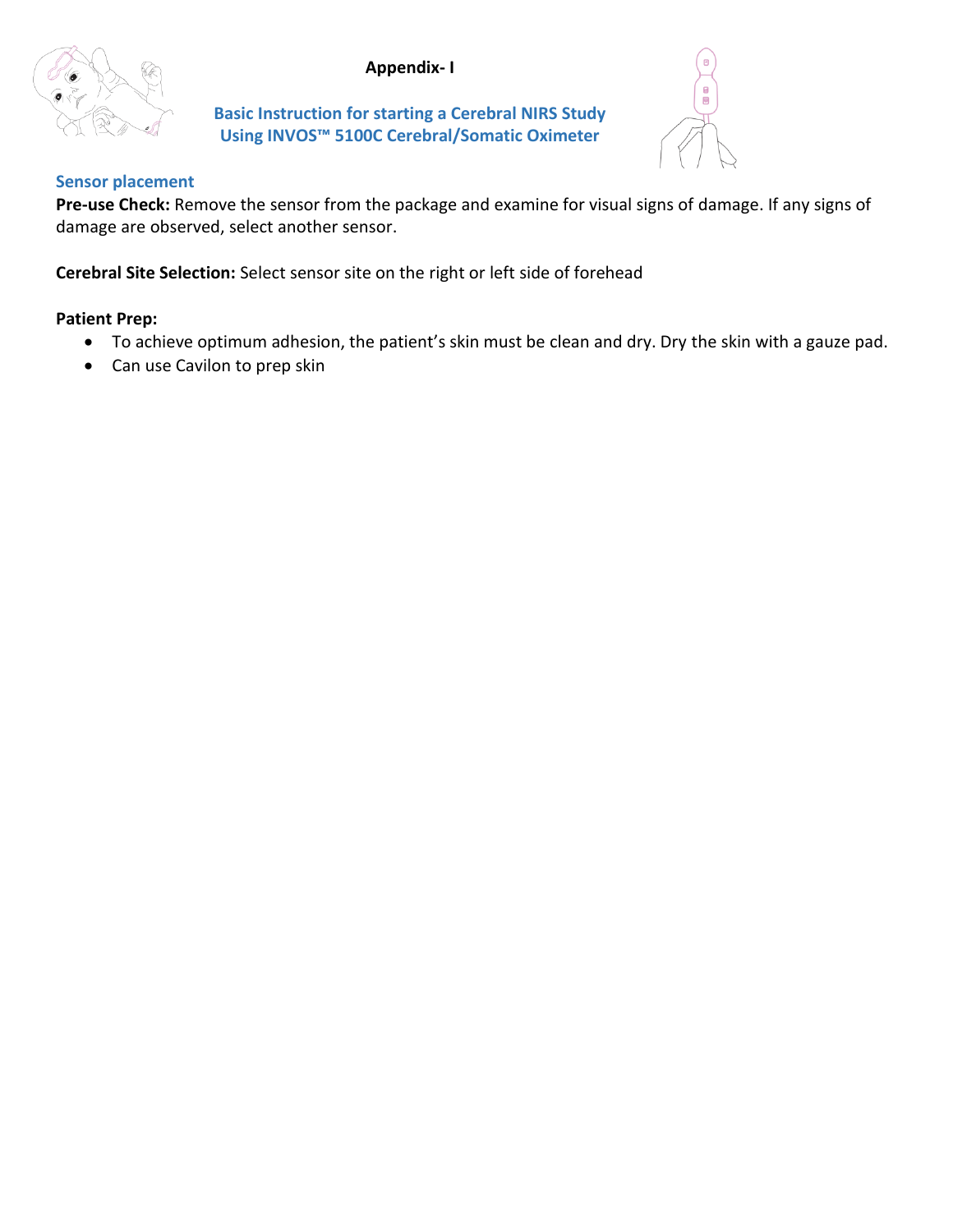# **Sensor Placement (Term Infants and Premature Infants 29 weeks or more GA):**

- Warm the sensor in your hands or an incubator to ease placement.
- Cut a baby hat to be used as head band as shown in figure
- Holding the cable, peel back the two halves of the white liner from the clear adhesive layer beginning at the center of the sensor pad. Apply to the skin.
- Continue applying the sensor by smoothing it to the skin from the center outward. Ensure edges of the sensor are sealed
- Monitor for surrounding erythema with every care.

# Figures demonstrating

A- Baby in Room air or Intubated



A- Baby on CPAP Should avoid Central CPAP piece. Start almost 2 cm away from midline. Make a "very tiny" opening in CPAP hat without affecting the hat integrity about 3 cm from blue band





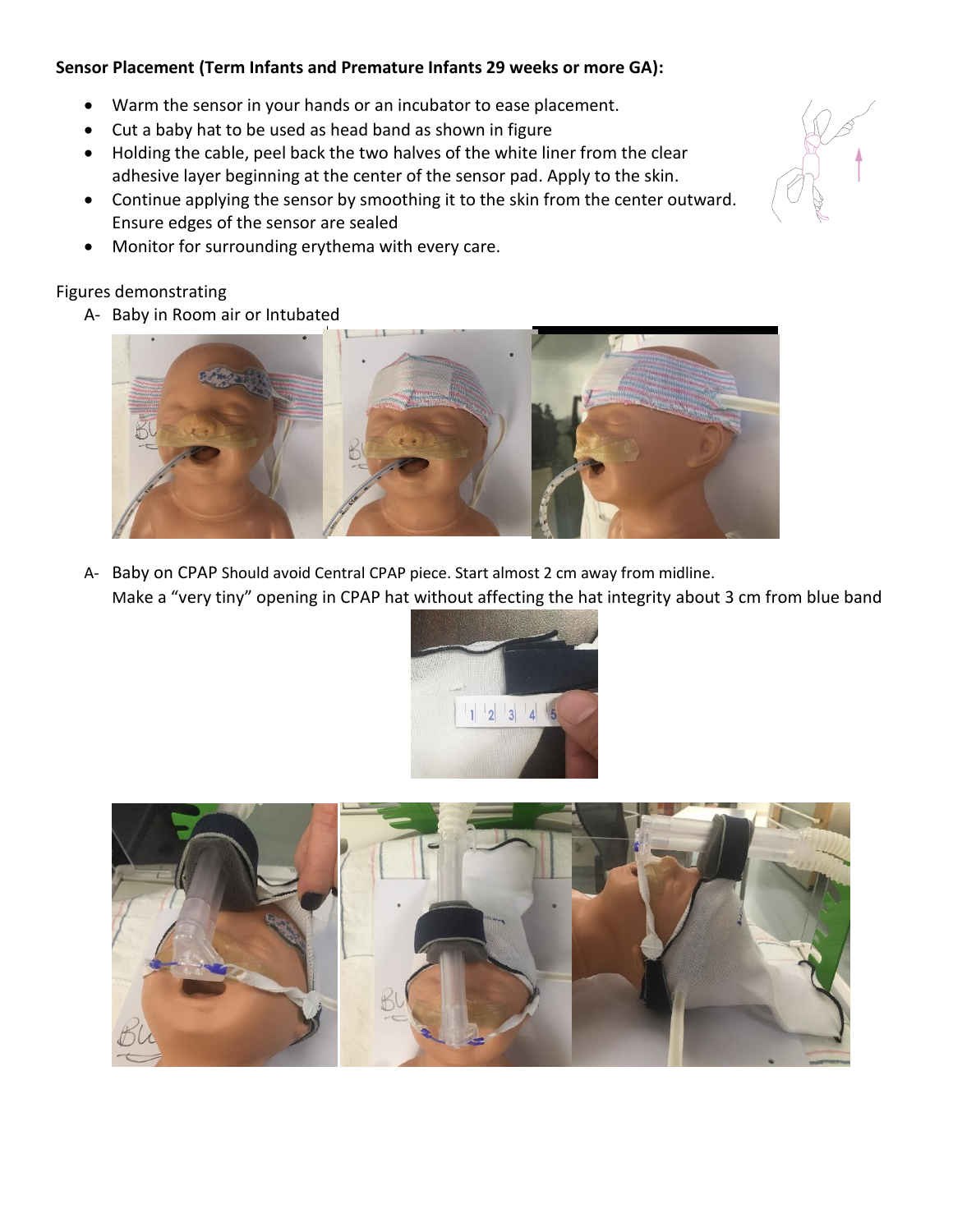#### **Sensor Placement (Premature Infants < 29 weeks GA):**

- Apply the sticky side of Mepitel to the NIRS sticky side. Trim the excess Mepitel.
- The NIRS probe is not sticky at that point and only kept in place by the supporting hat.
- Check skin integrity every care



B- Baby in Room air or Intubated



- C- Baby on CPAP- Should avoid Central CPAP piece. Start almost 2 cm away from midline.
- D- Make a "very tiny" opening in CPAP hat without affecting the hat integrity about 1 cm from blue band